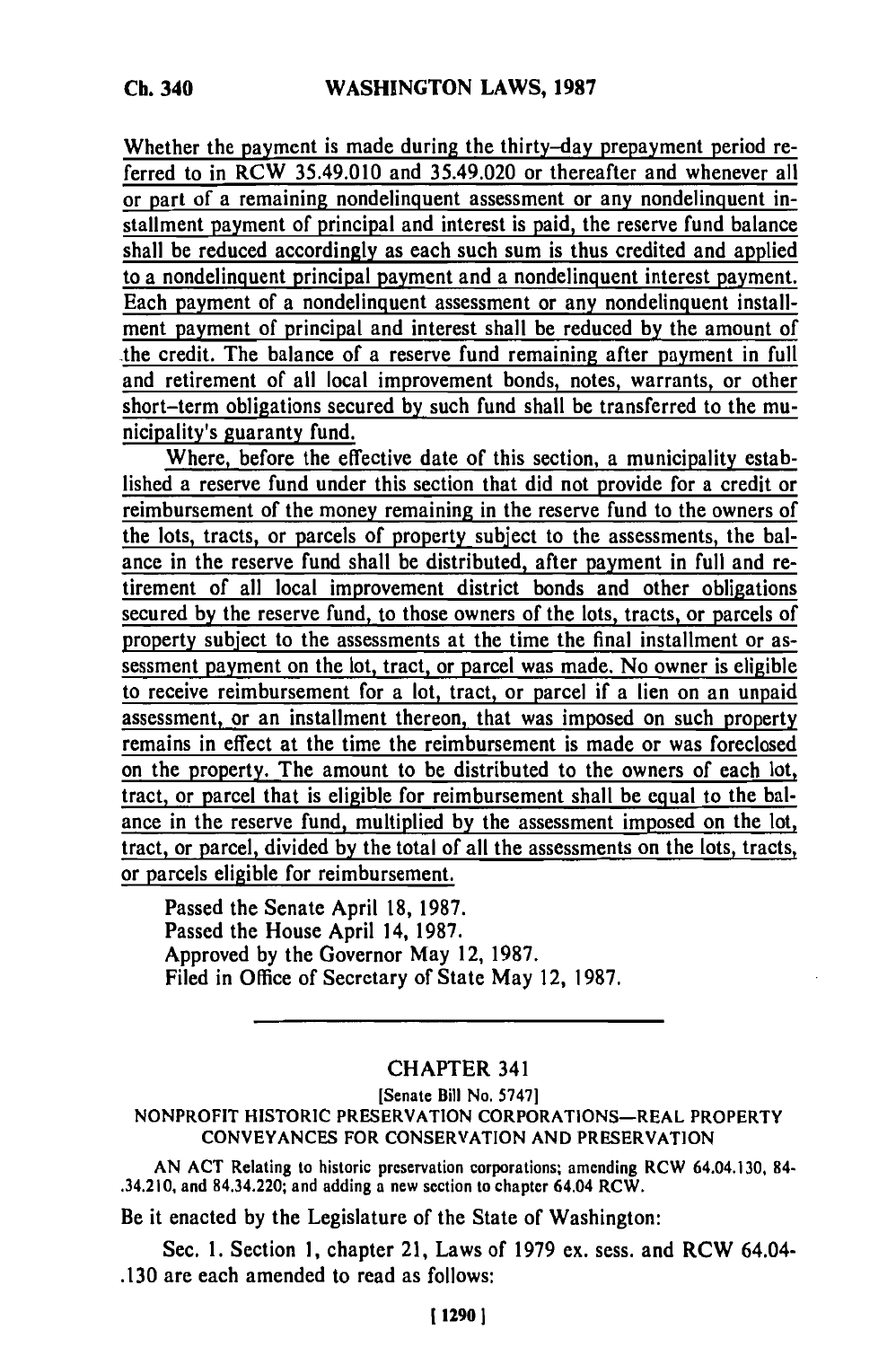**A** development right, easement, covenant, restriction, or other right, or any interest less than the fee simple, to protect, preserve, maintain, improve, restore, limit the future use of, or conserve for open space purposes, any land or improvement on the land, whether the right or interest be appurtenant or in gross, may be held or acquired **by** any state agency, federal agency, county, city, town, or metropolitan municipal corporation, nonprofit historic preservation corporation, or nonprofit nature conservancy corporation. Any such right or interest shall constitute and be classified as real property. **All** instruments for the conveyance thereof shall be substantially in the form required **by** law for the conveyance of any land or other real property.

As used in this section, "nonprofit nature conservancy corporation" means an organization which qualifies as being tax exempt under **26 U.S.C.** section 501(c)(3) (of the United States Internal Revenue Code of 1954, as amended) as it existed on June 25, **1976,** and which has as one of its principal purposes the conducting or facilitating of scientific research; the conserving of natural resources, including but not limited to biological resources, for the general public; or the conserving of natural areas including but not limited to wildlife or plant habitat.

As used in this section, "nonprofit historic preservation corporation" means an organization which qualifies as being tax exempt under **26 U.S.C.** section 501(c)(3) of the United States Internal Revenue Code of 1954, as amended, and which has as one of its principal purposes the conducting or facilitating of historic preservation activities within the state, including conservation or preservation of historic sites, districts, buildings, and artifacts.

Sec. 2. Section 2, chapter 243, Laws of **1971** ex. sess. as amended **by** section **1,** chapter 22, Laws of **1975-'76** 2nd ex. sess. and RCW 84.34.210 are each amended to read as follows:

Any county, city, town,  $((\sigma r))$  metropolitan municipal corporation, nonprofit historic preservation corporation as defined in RCW 64.04.130, or nonprofit nature conservancy corporation or association, as such are defined in RCW 84.34.250, may acquire **by** purchase, gift, grant, bequest, devise, lease, or otherwise, except **by** eminent domain, the fee simple or any lesser interest, development right, easement, covenant, or other contractual right necessary to protect, preserve, maintain, improve, **restore,** limit the future use of, or otherwise conserve, selected open space land, farm and agricultural land, and timber land as such are defined in chapter 84.34 RCW for public use or enjoyment. Among interests that may be so acquired are mineral rights. Any county, city, town, metropolitan municipal corporation, nonprofit historic preservation corporation as defined in RCW 64.04.130, or nonprofit nature conservancy corporation or association, as such are defined in RCW 84.34.250, may acquire such property for the purpose of conveying or leasing the property back to its original owner or other person under such